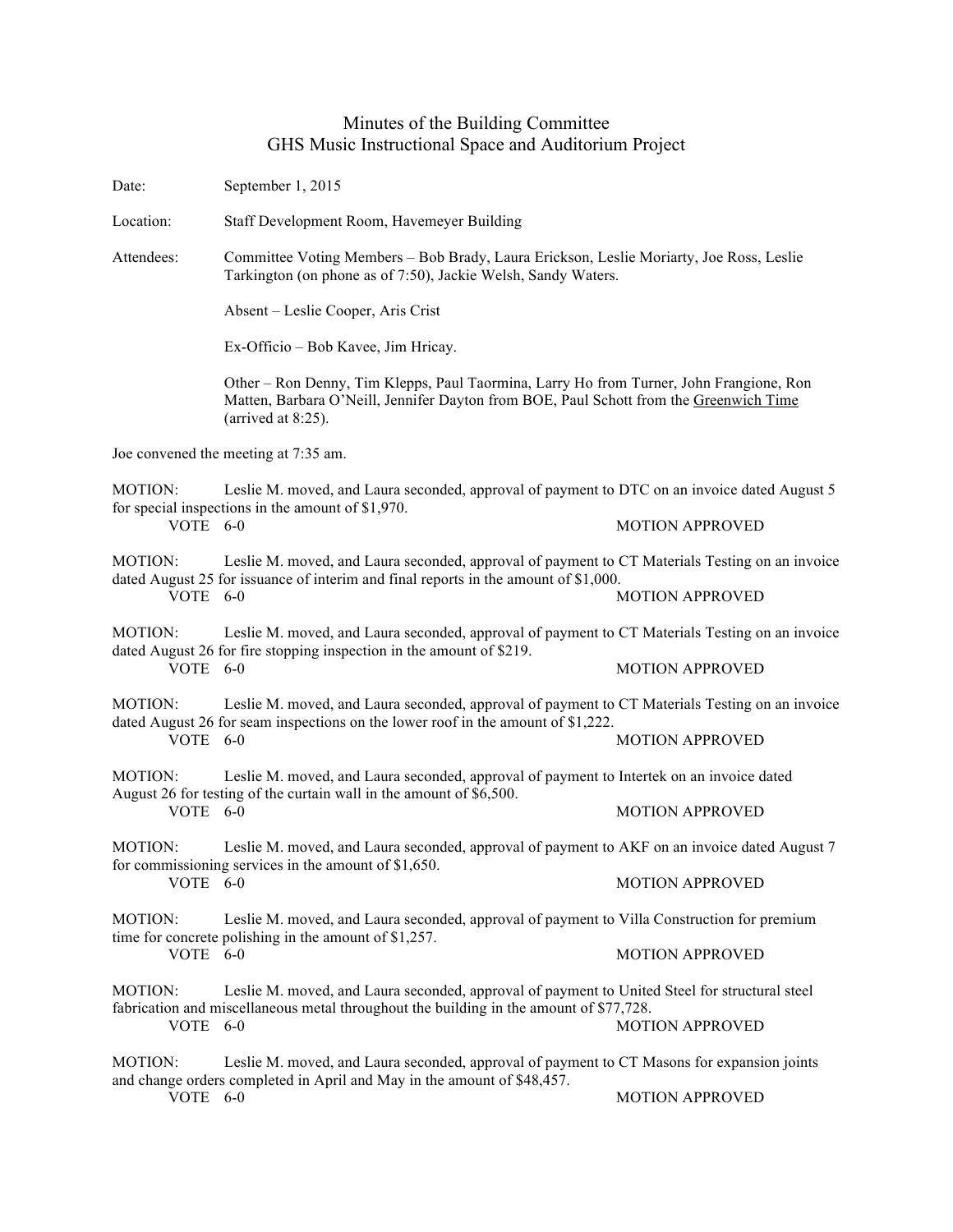| Leslie M. moved, and Laura seconded, approval of payment to Millwork One for completion of<br><b>MOTION:</b><br>auditorium woodwork in the amount of \$79,813. |                                                                                                                                                                                                  |                        |  |  |
|----------------------------------------------------------------------------------------------------------------------------------------------------------------|--------------------------------------------------------------------------------------------------------------------------------------------------------------------------------------------------|------------------------|--|--|
| VOTE 6-0                                                                                                                                                       |                                                                                                                                                                                                  | <b>MOTION APPROVED</b> |  |  |
| MOTION:<br>in the amount of \$76,934.                                                                                                                          | Leslie M. moved, and Laura seconded, approval of payment to Silktown Roofing for metal coping                                                                                                    |                        |  |  |
| VOTE 6-0                                                                                                                                                       |                                                                                                                                                                                                  | <b>MOTION APPROVED</b> |  |  |
| MOTION:<br><b>VOTE 76-0</b>                                                                                                                                    | Leslie M. moved, and Laura seconded, approval of payment to Norwalk Glass for glazing, metal<br>panel installations, and work on one previously approved change order in the amount of \$20,327. | <b>MOTION APPROVED</b> |  |  |
| MOTION:<br>VOTE 6-0                                                                                                                                            | Leslie M. moved, and Laura seconded, approval of payment to CGM Acoustics for door and<br>hardware installation, and work on one previously approved change order in the amount of \$55,561.     | <b>MOTION APPROVED</b> |  |  |
| <b>MOTION:</b>                                                                                                                                                 | Leslie M. moved, and Laura seconded, approval of payment to Elite Flooring for installation of<br>carpet, tile, and some base in the amount of \$19,380.                                         |                        |  |  |
| VOTE 6-0                                                                                                                                                       |                                                                                                                                                                                                  | <b>MOTION APPROVED</b> |  |  |
| MOTION:                                                                                                                                                        | Leslie M. moved, and Laura seconded, approval of payment to Atlantic Masonry for work in<br>Galeria B in the amount of \$17,567.                                                                 |                        |  |  |
| VOTE 6-0                                                                                                                                                       |                                                                                                                                                                                                  | <b>MOTION APPROVED</b> |  |  |
| MOTION:<br>VOTE 6-0                                                                                                                                            | Leslie M. moved, and Laura seconded, approval of payment to Decco Painting advancement of<br>painting work throughout the building in the amount of \$23,684.                                    |                        |  |  |
|                                                                                                                                                                |                                                                                                                                                                                                  | <b>MOTION APPROVED</b> |  |  |
| <b>MOTION:</b>                                                                                                                                                 | Leslie M. moved, and Laura seconded, approval of payment to Kenvo Flooring for stage flooring,<br>etc., in the amount of \$28,133.                                                               |                        |  |  |
| VOTE 6-0                                                                                                                                                       |                                                                                                                                                                                                  | <b>MOTION APPROVED</b> |  |  |
| MOTION:                                                                                                                                                        | Leslie M. moved, and Laura seconded, approval of payment to Pook Diemont and Pohl for the<br>stage orchestra shell, in the amount of \$284,430.                                                  |                        |  |  |
| VOTE 6-0                                                                                                                                                       |                                                                                                                                                                                                  | <b>MOTION APPROVED</b> |  |  |
| MOTION:                                                                                                                                                        | Leslie M. moved, and Laura seconded, approval of payment to Schindler for commissioning of<br>elevators in the amount of \$2,375.<br>VOTE 7-0 (Leslie T. joined the meeting)                     |                        |  |  |
|                                                                                                                                                                |                                                                                                                                                                                                  | <b>MOTION APPROVED</b> |  |  |
| MOTION:<br>VOTE                                                                                                                                                | Leslie M. moved, and Laura seconded, approval of payment to Northeast Fire Protection for fire<br>protection work in the amount of \$2,470.<br>$7-0$                                             |                        |  |  |
|                                                                                                                                                                |                                                                                                                                                                                                  | <b>MOTION APPROVED</b> |  |  |
| MOTION:<br>\$84,281.<br>VOTE                                                                                                                                   | Leslie M. moved, and Laura seconded, approval of payment to Ferguson HVAC in the amount of                                                                                                       |                        |  |  |
|                                                                                                                                                                | $7-0$                                                                                                                                                                                            | <b>MOTION APPROVED</b> |  |  |
| MOTION:                                                                                                                                                        | Leslie M. moved, and Laura seconded, approval of payment to Acme Electric for electrical work<br>done as part of the July requisition in the amount of \$75,847.                                 |                        |  |  |
| VOTE 7-0                                                                                                                                                       |                                                                                                                                                                                                  | <b>MOTION APPROVED</b> |  |  |
| MOTION:<br>VOTE 7-0                                                                                                                                            | Leslie M. moved, and Laura seconded, approval of payment to Highland Seating for installation of<br>auditorium seating in the amount of \$300,482.                                               |                        |  |  |
|                                                                                                                                                                |                                                                                                                                                                                                  | <b>MOTION APPROVED</b> |  |  |